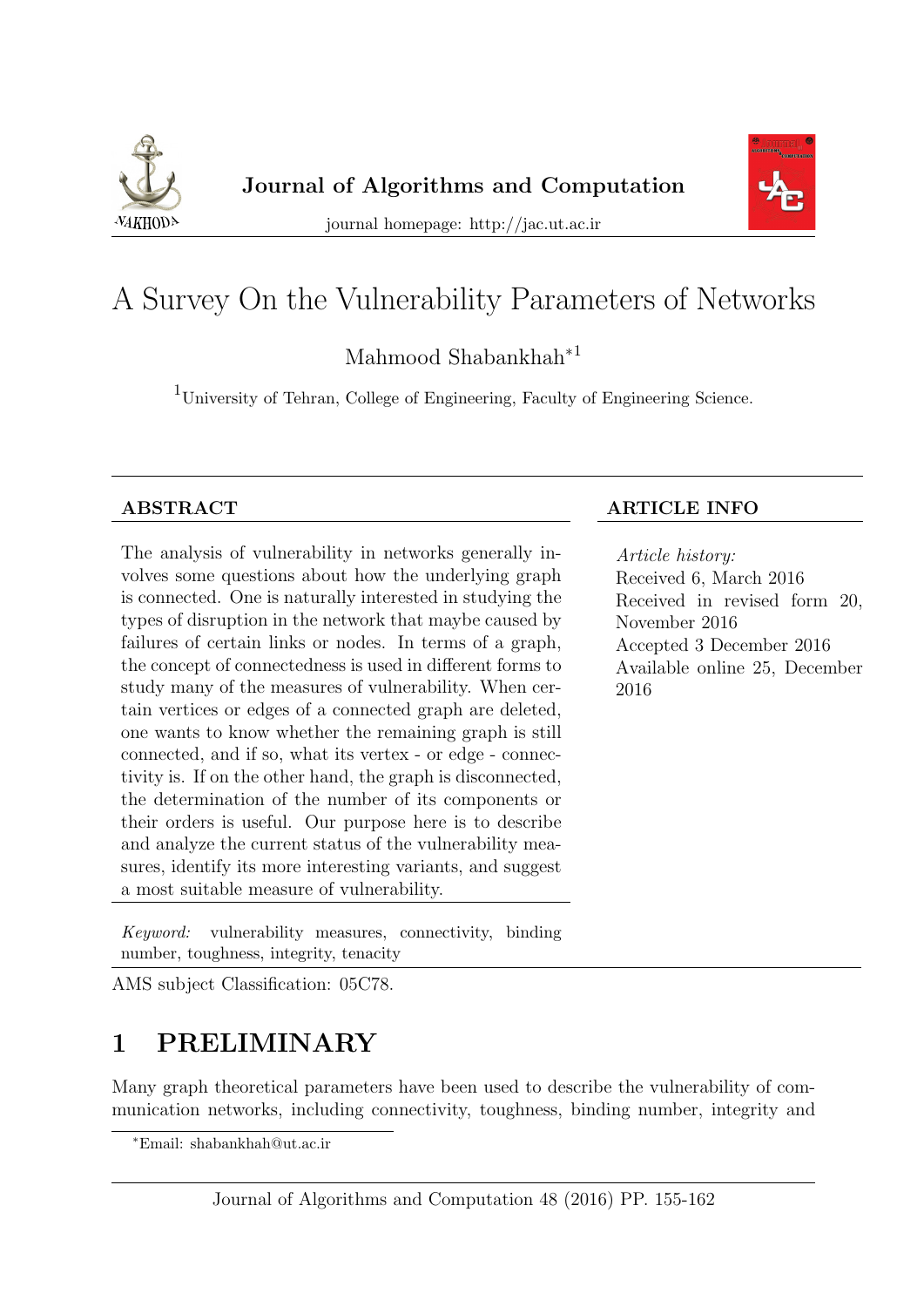tenacity. Before we start to describe and analyze the current status of the vulnerability measures, we will give some basic definitions and notations.

We shall for the most part, use the terminology and notation of Bondy and Murty [3]; so a graph G has vertex set  $V(G)$ , edge set  $E(G)$ ,  $\nu(G) = n$  vertices,  $\epsilon(G) = m$  edges. We use  $\alpha(G)$  to denote the independence number of G. Let A be a subset of V(G). The neighborhood of A,  $N(A)$ , consists of all vertices of G adjacent to at least one vertex of A. We define G-A to be the graph induced by the vertices of V-A. Also, for any graph G,  $\tau(G)$  is the number of vertices in a largest component of G and  $\omega(G)$  is the number of components of G. A cutset of a connected graph G is a collection of vertices whose removal results in a disconnected graph.

# 2 VULNERABILITY PARAMETERS

#### 1. CONNECTIVITY:

The connectivity  $\kappa = \kappa(G)$  of a graph G is the minimum number of vertices whose removal results in a disconnected or trivial graph. There is a rich body of theorems concerning connectivity. Many of these are variations of a classical result of a Meneger, which involves the number of disjoint paths joining a given pair of vertices in a graph.

#### 2. BINDING NUMBER:

In 1973 D. R. Woodall [27] introduced the concept of the binding number of a graph and studied some properties of binding number. The binding number of a graph G, denoted by bind(G), is defined to be  $min\{\frac{|N(A)|}{|A|}\}$  $\frac{d(A)|}{|A|}$ ;  $A \in F$ , where  $F = \{A \mid \phi \neq A \subseteq V(G) \text{ and }$  $N(A) \neq V(G)$ .

Proposition 2.1:  $bind(K_n) = n - 1$  ( $n \ge 1$ ) **Proposition 2.2**:  $bind(K_{a,b}) = min(\frac{a}{b})$  $\frac{a}{b}, \frac{b}{a}$  $\frac{b}{a}$   $(a \ge 1, b \ge 1)$ **Proposition 2.3**: If  $n \geq 3$ , then  $bind(C_n) = \begin{cases} 1 & \text{if } n \text{ is even,} \\ n-1 & \text{if } n \text{ is odd.} \end{cases}$  $n-1$  $\frac{n-1}{n-2}$  if *n is odd* 

**Proposition 2.4:** (Fundemental Lemma). bind(G) is the largest number c such that  $|N(A)| \geq |G| \frac{c-1}{c} + \frac{|A|}{c}$  $\frac{A}{c}$  for every  $A \subseteq V(G), A \neq \phi$ .

**Proposition 2.5:** If  $|G| = n \geq 1$ , and the connectivity of G is k  $(\geq 0)$  (so that G is k-connected but not (k+1)-connected), then  $bind(G) \leq \frac{n+k}{n-k}$  $\frac{n+k}{n-k}$ .

On the basis of these results in [27], Woodall gave a sufficient condition for the existence of a Hamiltonian circuit.

**Theorem 2.1**: Let G be a graph on n vertices such that  $bind(G) \geq c$ a) If  $c \geq \frac{3}{2}$  $\frac{3}{2}$ , then G has a Hamiltonian circuit.

b) If  $1 < c \leq \frac{3}{2}$  $\frac{3}{2}$ , then G contains a circuit of length at least  $\frac{3(n-1)(c-1)}{c}$ , unless G consists either of two copies of  $K_4$  with exactly one edge joining them, in which case the formula gives  $4\frac{1}{2}$  and  $4\frac{1}{5}$  respectively, and the longest circuit has length four.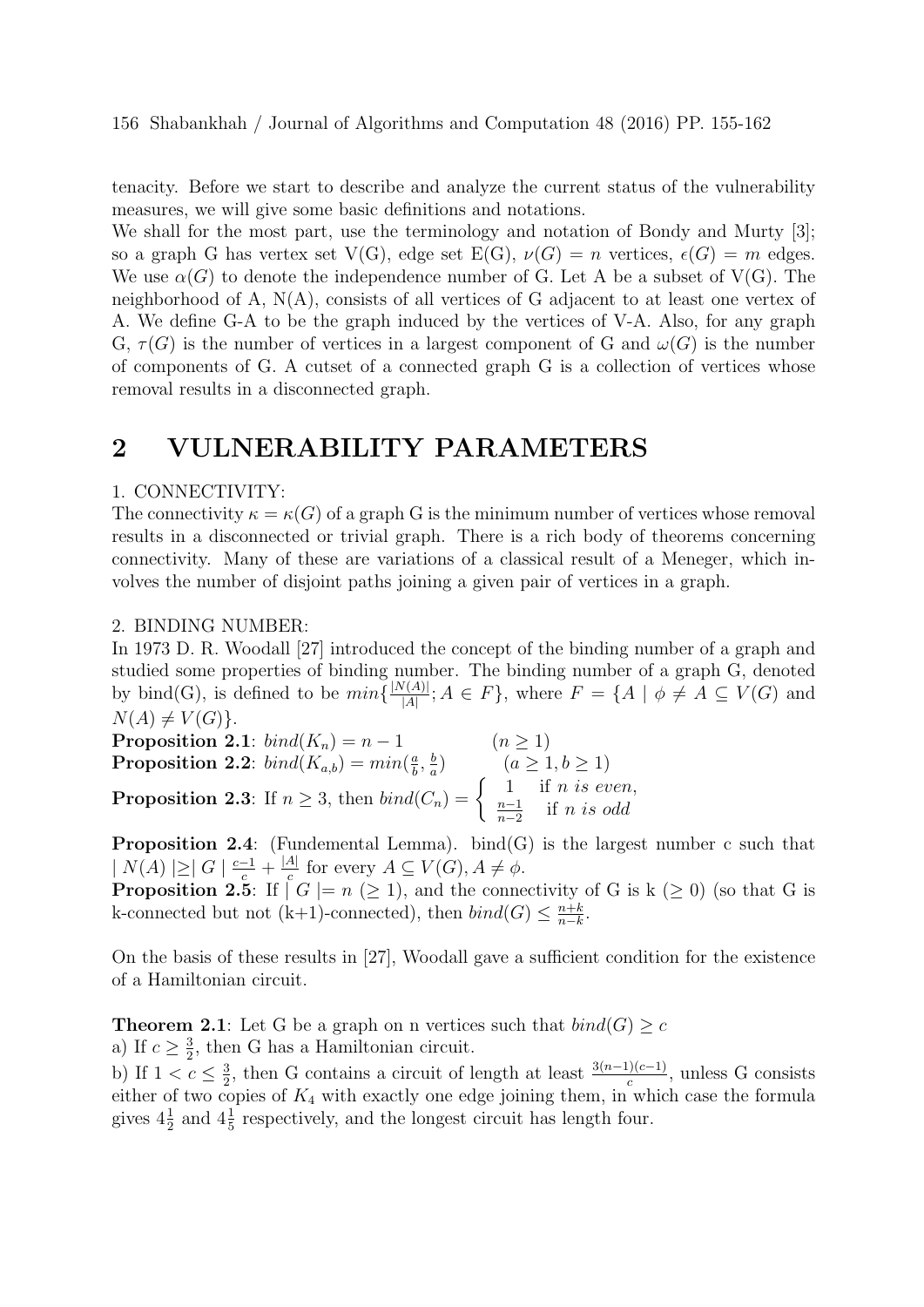Theorem 2.1 suggest the following conjectures:

**Conjecture 2.1**: If G is a graph on n vertices such that  $bind(G) \geq c$ ,  $(1 \leq c \leq \frac{3}{2})$  $(\frac{3}{2}),$ where n and c are sufficiently large (the precise conditions to be determined), and if G contains a circuit of length  $m < \frac{3(n-1)(c-1)}{c}$ , then G contains a circuit of length m+1. Conjecture 2.2. If  $bind(G) \geq \frac{3}{2}$  $\frac{3}{2}$ , then G contains a triangle.

Conjecture 2.3: If  $bind(G) \geq \frac{3}{2}$  $\frac{3}{2}$ , then G is pancyclic (i.e., contains a circuit of every length m,  $3 \leq m \leq |G|$ ).

The figure  $\frac{3}{2}$  in Conjectures 2.2 and 2.3 is the least possible, in view of graphs of the following form: the vertices are spaced regularly round the circumference of a circle, and each vertex v is joined to all the vertices strictly within the arc of length  $\frac{2}{3}\pi$  whose mid-point is diametrically opposite v. The conclusion of Conjecture 2 certainly follows if  $bind(G) \geq \frac{1}{2}$ s diametric<br> $\frac{1}{2}(1+\sqrt{5}).$ 

#### 3. TOUGHNESS:

In 1972, Chvatal [6] introduced the concept of the toughness of a graph. It measures in a simple way how tightly various pieces of a graph hold together; therefore he called it toughness. Let G be a graph and t a real number such that the implication  $\omega(G - A)$  $1 \Rightarrow |A| \ge t \cdot \omega(G - A)$  holds for each set A of vertices of G. Then G will be said to be t-tough.

### Proposition 3.1:  $G \subset H \Rightarrow t(G) \leq t(H)$ .

Thus toughness is a nondecreasing invariant whose values range from zero to infinity. A graph G is disconnected if and only if  $t(G) = 0$ ; G is complete if and only if  $t(G) = +\infty$ .

Proposition 3.2:  $t \geq \frac{\kappa}{\alpha}$  $\frac{\kappa}{\alpha}$ . **Proposition 3.3**: If G is not complete, then  $t \leq \frac{1}{2}$  $rac{1}{2}\kappa$ . **Proposition 3.4:** If G is not complete, then  $t \leq \frac{\bar{n}-\alpha}{\alpha}$  $\frac{-\alpha}{\alpha}$ . Proposition 3.5:  $m \leq n \Rightarrow t(K_{m,n}) = \frac{m}{n}$ . **Theorem 3.1**:  $t(K_m \times K_n) = \frac{1}{2}(m+n)^{-1}$ ,  $(m, n \ge 2)$ .

Proposition 3.2, 3.3 indicate a relationship between toughness and connectivity. Another indication of this relationship is given by:

Theorem 3.2:  $t(G^2) \ge \kappa(G)$ . **Corollary 3.1**: If m is a positive integer and  $n = 2^m$ , then  $t(G^n) \geq \frac{1}{2}$  $\frac{1}{2}n\kappa(G).$ Proposition 3.6: Every hamiltonian graph is 1-tough.

Unfortunately, the converse of Proposition 3.6 holds for graphs with at most six vertices only. Eventhough its converse in general does not hold, one may wonder what additional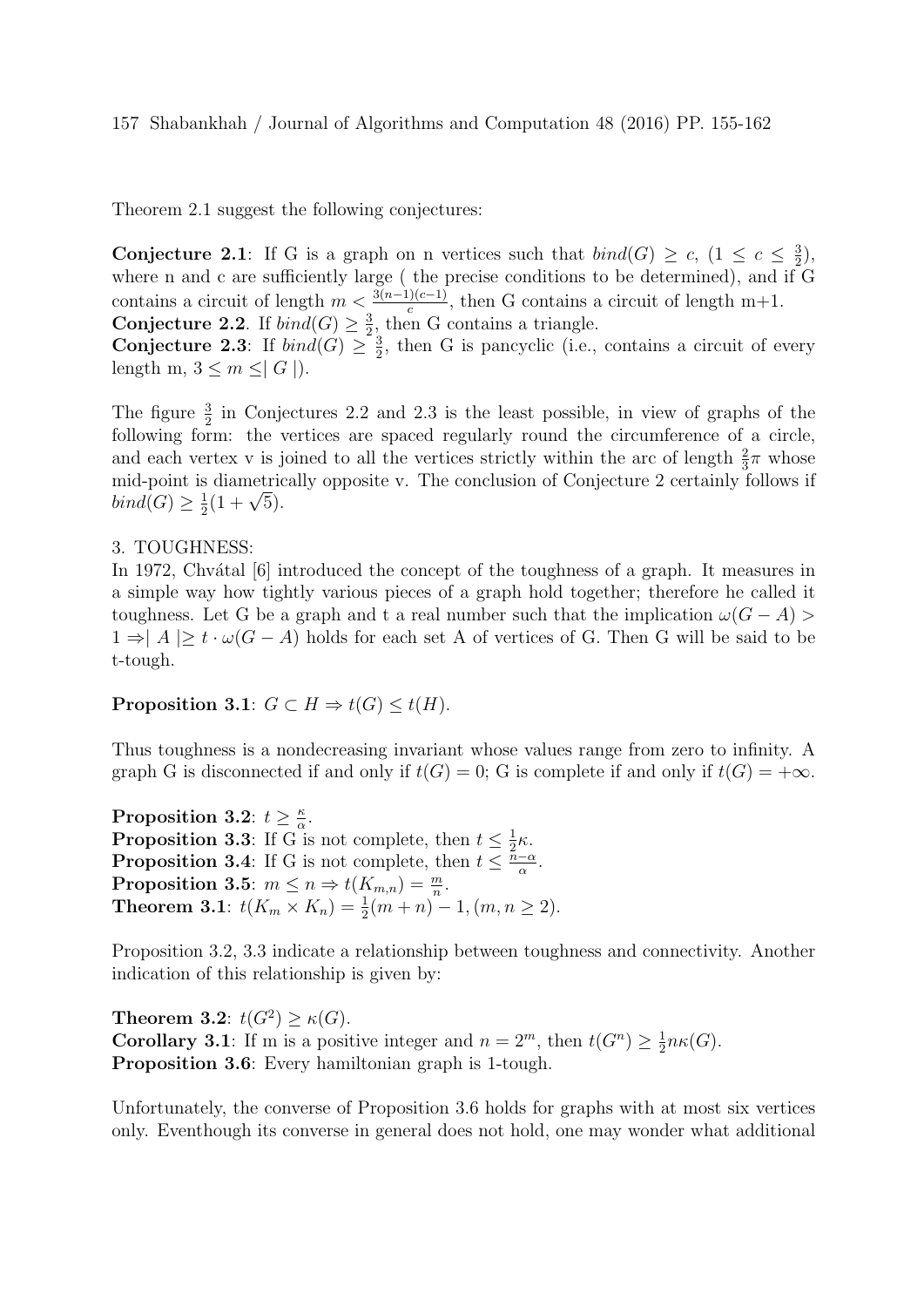conditions placed upon a 1-tough graph G would imply the existence of hamiltonian cycle in G. As in next conjecture, such conditions may have the flavor of Ramsey's theorem.

**Conjecture 3.1:** If G is 1-tough, then either G is hamiltonian or its complement  $\overline{G}$ contains the graph F.

**Conjecture 3.2:** Every t-tough with  $t > \frac{3}{2}$  is hamiltonian.

The toughness has been studied extensively; see for example [11,12,13,20,21]. Woodall in[27] proved the following proposition:

**Proposition 3.7.** bind(G)  $\leq t(G) + 1$ .

### 4. INTEGRITY:

The integrity of a graph G was introduced by Barefoot, Entringer and Swart in [2] as a useful measure of the vulnerability of G. The integrity of a graph G is given by  $I(G) = min(|S| + \tau(G - S))$ , where the minimum is taken over all vertex cutsets A of G,  $\tau(G-S)$  is the maximum number of vertices in a component of G-S. Integrity has been studied in numerous papers including [1,8].

#### 5.TENACITY:

The tenacity is a new invariant for graphs. It is another vulnerability measure, incorporating ideas of both toughness and integrity. The tenacity of a graph G, T(G) is defined by  $T(G) = min\{\frac{|A| + \tau(G-A)}{\omega(G-A)}\}$  $\frac{|+\tau(G-A)|}{\omega(G-A)}\}$ , where the minimum is taken over all vertex cutset A of G, G-A is the graph induced by the vertices of V-A,  $\tau(G-A)$  is the number of vertices in the largest component of the graph induced by G-A and  $\omega(G - A)$  is the number of components of G-A. A connected graph G is called T-tenacious if  $|A| + \tau(G-A) \geq T\omega(G-A)$ holds for any subset A of vertices of G with  $\omega(G - A) > 1$ . If G is not complete, then there is a largest T such that G is T-tenacious; this T is the tenacity of G. On the other hand, a complete graph contains no vertex cutset and so it is T-tenacious for every T. Accordingly, we define  $T(K_p) = \infty$  for every p  $(p \geq 1)$ . A set  $A \subset V(G)$  is said to be a T-set of G if  $T(G) = \frac{|A| + \tau(G-A)}{\omega(G-A)}$ .

Without attempting to obtain the best possible result, we can prove quite easily the following relation between  $T(G)$  and  $t(G)$ . This result gives us a number of corollaries.

**Theorem 5.1**: For any graph G,  $T(G) \ge t(G) + \frac{1}{\alpha(G)}$ . **Proof**: Let  $A \subseteq V(G)$  be a t-set and  $B \subseteq G$  be a T-set. Then  $\frac{|B| + \tau(G-B)}{\omega(G-B)} \ge \frac{|B|}{\omega(G-B)} +$  $\frac{1}{\omega(G-B)}+\geq\frac{|A|}{\omega(G-A)}+\frac{1}{\alpha(G)}$  $\frac{1}{\alpha(G)}$ .

**Proposition 5.1**: If G is Hamiltonian-connected and  $n \geq 3$ , then  $T(G) > 1$ . **Proof:** By Proposition 3.6, every Hamiltonian graph is 1-tough. Hence  $t(G) \geq 1$ . But if G is Hamiltonian-connected and  $p \geq 3$  then G is Hamiltonian. Therefore  $T(G) > 1$ .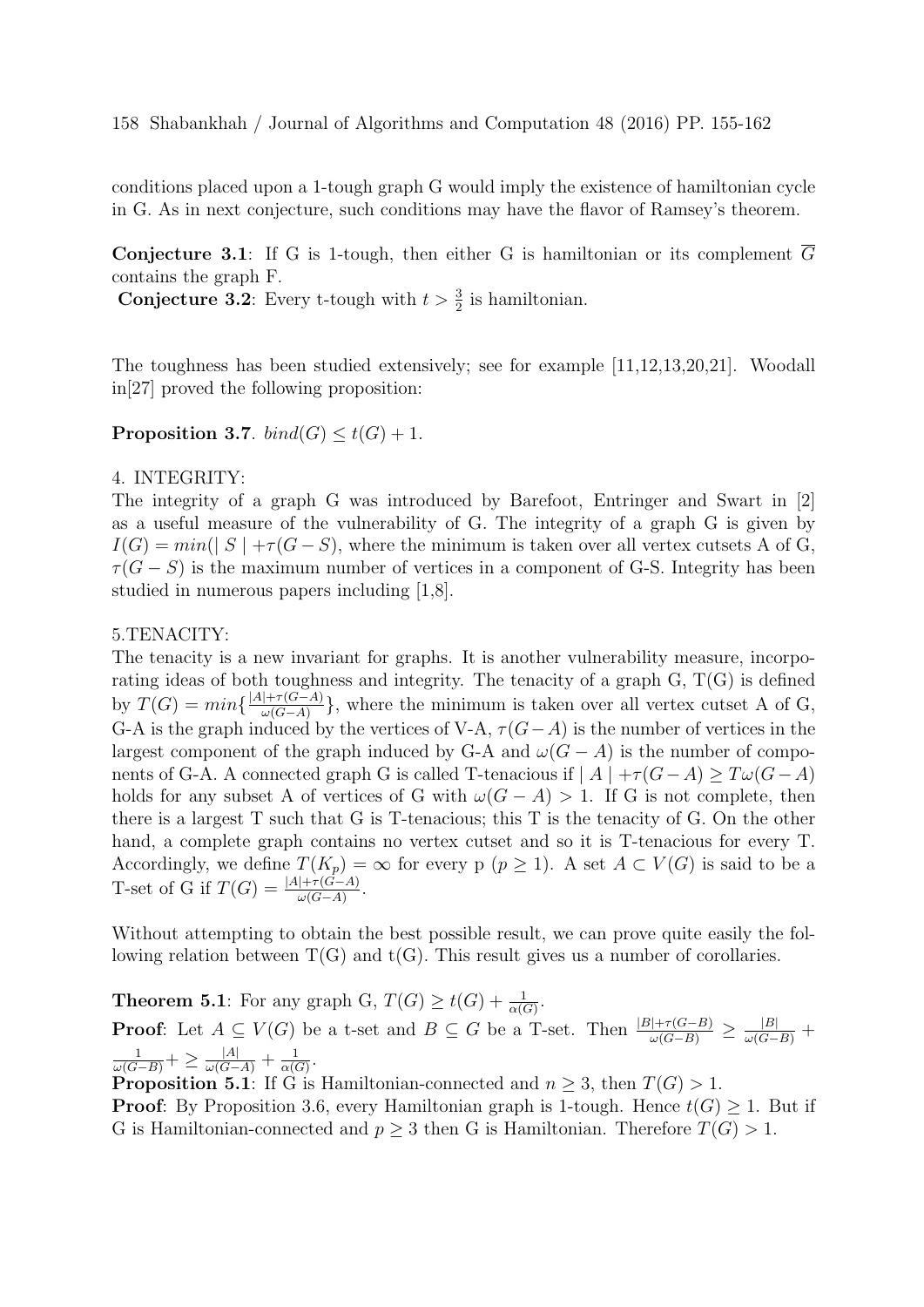#### 159 Shabankhah / Journal of Algorithms and Computation 48 (2016) PP. 155-162

The following theorem, proved by Chvatal and Erdös [7], enable us to relate Proposition 5.1 to the connectivity and the independence number of a graph.

**Theorem 5.2:** (Chvátal and Erdös). If G is k-connected and  $k > \alpha$ , then G is Hamiltonian-connected.

Thus from Proposition 5.1 we have three possibilities for a graph G:

- 1)  $1 < \frac{\kappa(G)}{\alpha(G)} < \frac{\kappa(G)+1}{\alpha(G)} \leq T(G)$
- 
- 2)  $\frac{\kappa(G)+1}{\alpha(G)} \leq 1 \leq T(G)$
- 3)  $\frac{\kappa(G)+1}{\alpha(G)} \leq T(G) < 1$

By Proposition 5.1, graphs satisfying the third inequality are not Hamiltonian-connected. By Theorem 5.2, graphs satisfying the first inequality are Hamiltonian-connected. The cycle  $C_p$ ,  $p \geq 6$ , satisfies the second inequality but is not Hamiltonian-connected while the graph  $C_p^2$ ,  $p \ge 10$ , satisfies the second inequality and is Hamiltonian-connected.

In [5] Chartrand, Kapoor and Lick considered some conditions necessary for a graph to be n-Hamiltonian. Let graph G be m-connected. By definition every Hamiltonian graph is 2-connected. Since the removal of any n vertices from an n-Hamiltonian graph G results in a Hamiltonian graph, it follows that  $G$  is  $(n+2)$ -connected.

**Theorem 5.3:** If G is n-Hamiltonian then  $T(G) \geq 1 + \frac{n+1}{\alpha(G)}$ .

To relate Theorem 5.2 to the connectivity of G, we use a generalization of the following theorem of Chvátal and Erdös [7].

**Theorem 5.4**: (Chvátal and Erdös). If G is k-connected and  $k \geq \alpha$ , then G is Hamiltonian.

**Theorem 5.5:** (Molluzzo [19]). If G is k-connected and for any integer n,  $k - n \ge \alpha$ , then G is n-Hamiltonian.

For such k and n, we have the following three possibilities for a graph G:

1) 
$$
1 + \frac{n+1}{\alpha(G)} \le \frac{\kappa(G)+1}{\alpha(G)} \le T(G)
$$

2) 
$$
\frac{\kappa(G)+1}{\alpha(G)} \leq 1 + \frac{n+1}{\alpha(G)} \leq T(G)
$$

3) 
$$
\frac{\kappa(G)+1}{\alpha(G)} \leq T(G) < 1 + \frac{n+1}{\alpha(G)}
$$

If G satisfies the third inequality it is not n-Hamiltonian by Theorem 5.3. If G satisfies the first inequality then G is n-Hamiltonian by Theorem 5.5. Define the graph  $C_p^k$  for any positive k as follows:  $V(C_p^k) = V(C_p) = \{0, 1, 2, \dots, p-1\}$  and two vertices i and j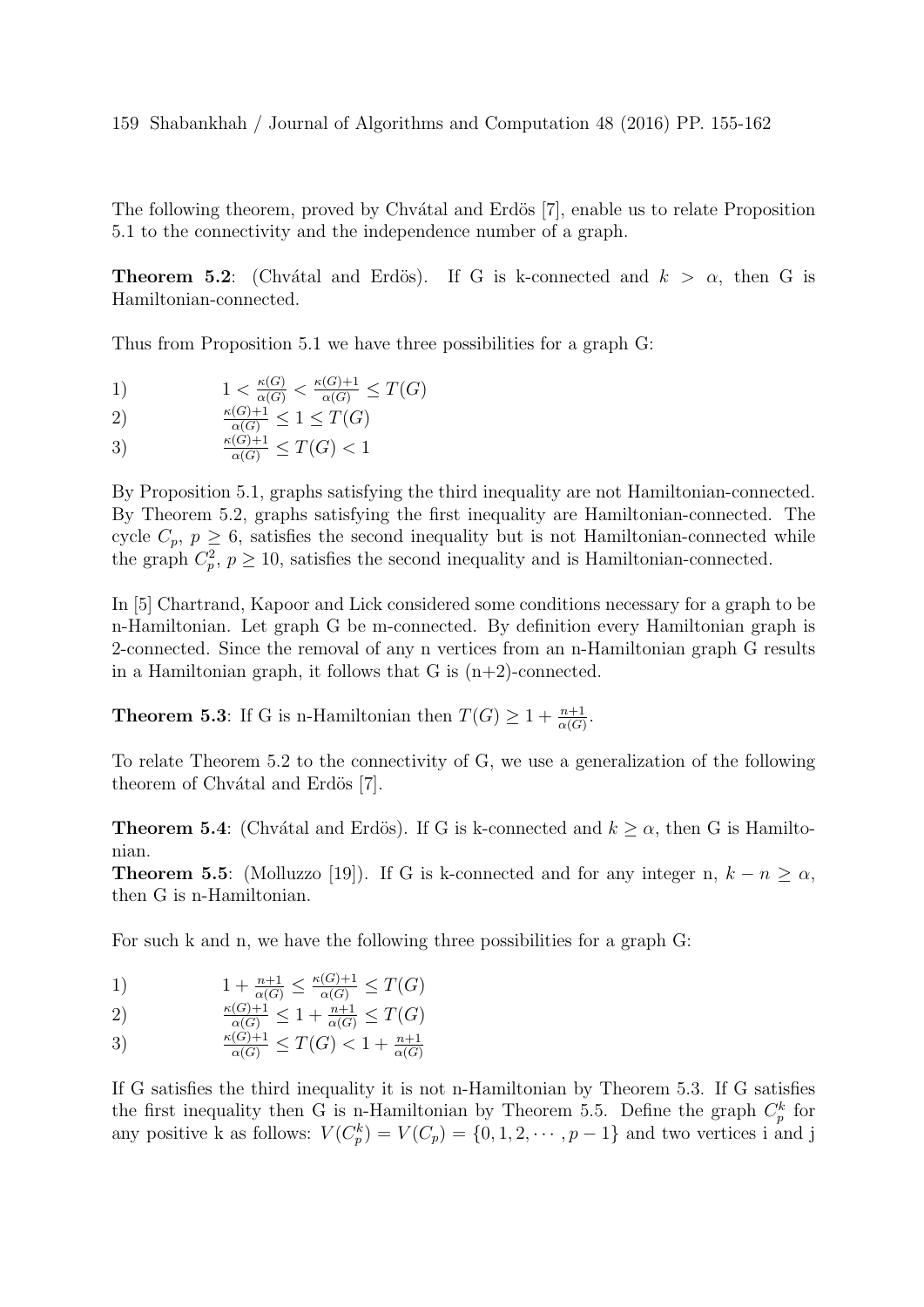are adjacent if and only if  $|i - j| \leq k$ . The graph  $C_p^{n+2}$ , for p sufficiently large, satisfies the second inequality and is n-Hamiltonian while the graph  $G_{p,2}$ , defined below, for p sufficiently large, satisfies the second inequality and is not n-Hamiltonian.

The graph  $G_{p,m}$ , with  $1 \leq m \leq \frac{p-1}{2}$  $\frac{-1}{2}$ , has p vertices and vertex v which is adjacent to all vertices of the two complete subgraphs, copies of  $K_m$  and  $K_{p-m-1}$ , in other words we have  $G_{p,m} \cong K_1 + (K_m \cup \overline{K}_{p-m-1}).$ 

Now we can discuss about tenacity and its operation on graphs. If the removal of a vertex from a graph results in a complete graph, the tenacity becomes infinite. On the other hand, the removal of a vertex cannot lower by too much. In [9] we proved the following two theorems and corollaries:

Theorem 5.6: For any nontrivial, noncomplete graph G with n vertics and any vertex v,  $T(G - v) \geq T(G) - \frac{1}{2}$  $\frac{1}{2}$ .

The following theorem allow us to find the tenacity of several important classes of graphs.

Theorem 5.7: If G is a bipartite, r-regular, r-connected graph on n vertices, then  $T(G) = \frac{n+2}{n}$ .

This result gives several interesting corollaries.

**Corollary 5.1**: If  $G_1$  is a bipartite, d-regular, d-connected graph with  $n_1$  vertices and  $G_2$ is a bipartite, q-regular, q-connected graph with  $n_2$  vertices, then  $T(G_1 \times G_2) = \frac{n_1 n_2 + 2}{n_1 n_2}$ . **Corollary 5.2:** For any integer n,  $T(Q_n) = \frac{2^n + 2}{2^n}$ . **Corollary 5.3**: For any integers n and m,  $T(C_n \times C_m) = \frac{nm+2}{nm}$ . **Corollary 5.4**: For any even integer n,  $T(C_n \times K_2) = \frac{n+1}{n}$ .

We next obtain some bounds on the tenacity of products of graphs. Note that the first inequality in the following theorem is a corollary to Theorem 5.1

**Theorem 5.8:** If  $n \ge m$ , then  $\frac{m^2 + mn - 2m + 2}{2m} \le T(K_m \times K_n) \le \frac{mn - n + \lceil \frac{n}{m} \rceil}{m}$  $\frac{n+1}{m}$ . **Corollary 5.5**: For any integer n,  $\overline{T}(K_n \times K_n) = n - 1 + \frac{1}{n}$ . Conjecture 5.1: If  $n \ge m \ge 2$  then  $T(K_m \times K_n) = \frac{mn - n + \lceil \frac{n}{m} \rceil}{m}$  $rac{n+1}{m}$ .

## References

[1] Barefoot, C. A., R. Entringer and H. Swart, Integrity of trees and powers of cycles, Congr. Numer. 58 (1987), 103-114.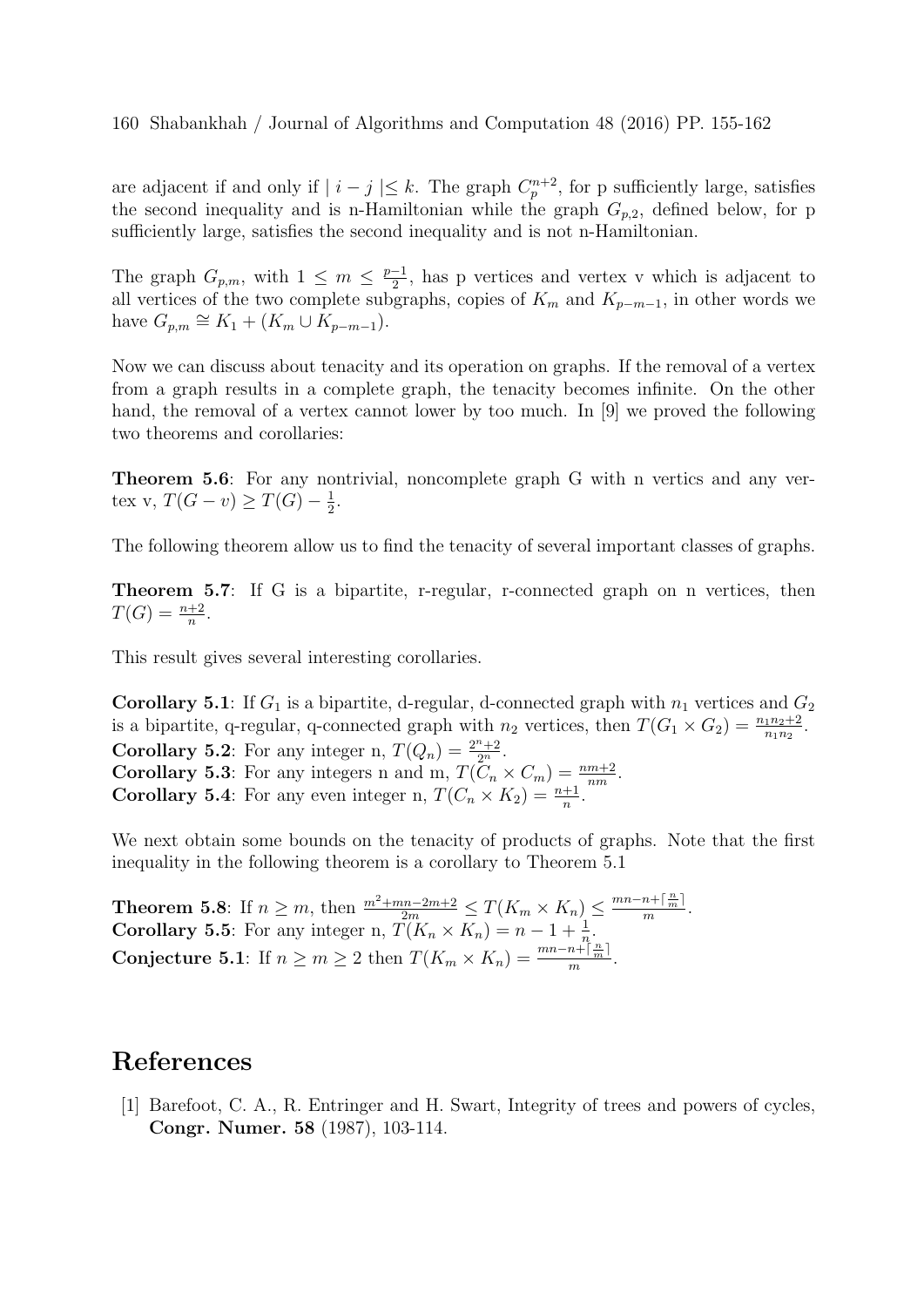- 161 Shabankhah / Journal of Algorithms and Computation 48 (2016) PP. 155-162
- [2] Barefoot, C. A., R. Entringer and H. Swart, Vulnerability in graphs-a comparative survey, J. Combin. Math. Combin. Comput. 1 (1987), 13-22.
- [3] Bundy, J.A., U.S.R. Murty, Graph Theory with Applications (The Macmillan press Ltd, 1976).
- [4] Chartrand, G., A graph-theoretical approach to a communication problem, J.Siam App. Math. 14 (1966) 778-781.
- [5] Chartrand, G., S.F. Kapoor and D.r. Lick, n-Hamiltonian graphs, J. Combin. Theory 9 (1970) 305-312.
- [6] Chvátal, V., Tough graphs and Hamiltonian circuits, **Discrete Math.5** (1973), 215-228.
- [7] Chv $\varphi$ atal, V. and P. Erdös, A note on Hamiltonian Circuites, Discrete Math. 2 (1972),111-113.
- [8] Clark, L., R. C. Entringer and M. R. Fellows, Computational complexity of integrity, J. Combin. Math. Combin. Comput. 2 (1987), 179-191.
- [9] Cozzens, M., D. Moazzami, and S. Stueckle, The tenacity of the Harary Graphs, J. Combin. Math. Combin. Comput. 16 (1994), 33-56.
- [10] Cozzens, M., D. Moazzami, S. Stueckle, The tenacity of a graph, Graph Theory, Combinatorics, and Algorithms (Yousef Alavi and Allen Schwenk eds.) Wiley, New York, (1995), 1111 - 1122.
- [11] Doty, L.L., A large class of maximally tough graphs, OR Spektrum 13 (1991), 147-151.
- [12] Enomoto, H., B. Jackson, P. Katerinis and A. Saito, Toughness and the existence of k-factors, J. Graph Theory 9 (1985), 87-95.
- [13] Goddard, W.D. and H.C. swart, On the toughness of a graph, **Quaestiones Math.** 13 (1990), 217-232.
- [14] Guichard, D.R., Binding number of the Cartesian product of two cycles, Ars Combin. 19 (1985), 175-178.
- [15] Kane, V. G., S. P. Mohanty and R. S. Hales, Product graphs and binding number, Ars Combin. 11 (1981), 201-224.
- [16] Kane, V. G., S. P. Mohanty and E. G. Straus, Which rational numbers are binding numbers?, J. Graph Theory 5 (1981), 379-384.
- [17] Katerinis, P. and D. R. Woodall, Binding numbers of graphs and the existence of k-factors, Quart. J. Math., Oxford, Ser.(2) 38 (1987), 221-228.